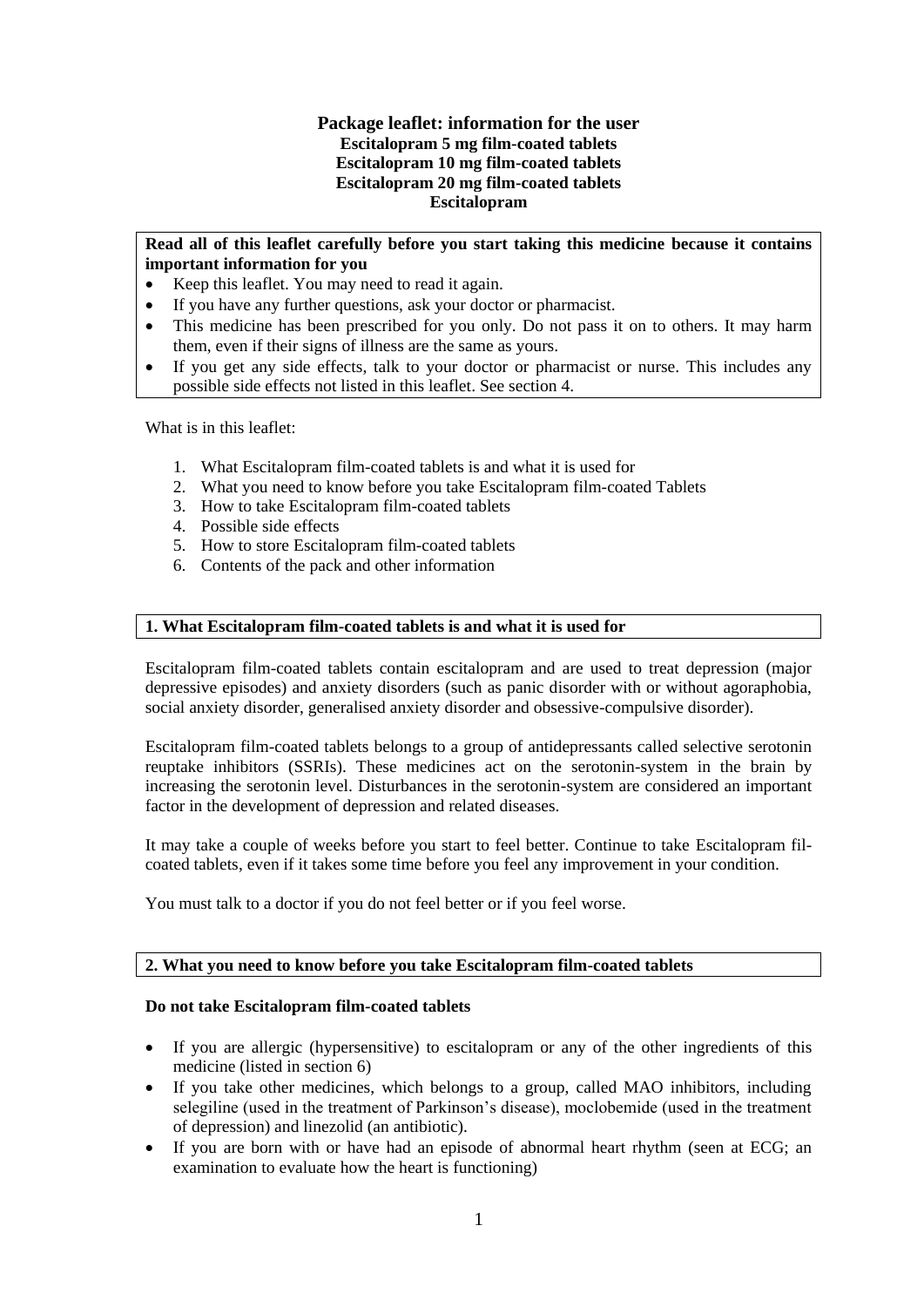If you take medicines for heart rhythm problems or that may affect the heart's rhythm (see section 2)

## **Warnings and Precautions**

Please tell your doctor if you have any other condition or illness, as your doctor may need to take this into consideration. In particular, tell your doctor:

- If you have epilepsy. Treatment with Escitalopram film-coated tablets should be stopped if seizures occur for the first time or if there is an increase in the seizure frequency (see also section 4 "Possible side effects").
- If you suffer from impaired liver or kidney function. Your doctor may need to adjust your dosage.
- If you have diabetes. Treatment with Escitalopram film-coated tablets may alter glycaemic control. Insulin and / or oral hypoglycaemic dosage may need to be adjusted.
- If you have a decreased level of sodium in the blood.
- If you have a tendency to easily develop bleedings or bruises.
- If you are receiving electroconvulsive treatment.
- If you have coronary heart disease.
- If you suffer or have suffered from heart problems or have recently had a heart attack
- If you have a low resting heart-rate and/or you know that you may have salt depletion as a result of prolonged severe diarrhoea and vomiting (being sick) or usage of diuretics (water tablets)
- If you experience a fast or irregular heartbeat, fainting, collapse or dizziness on standing up, which may indicate abnormal functioning of the heart rate
- If you have eye problems, such as certain types of glaucoma (increased pressure in the eye)
- Medicines like Escitalopram (so called SSRIs/SNRIs) may cause symptoms of sexual dysfunction (see section 4). In some cases, these symptoms have continued after stopping treatment.

## **Please note**

Some patients with manic-depressive illness may enter into a manic phase. This is characterized by unusual and rapidly changing ideas, inappropriate happiness and excessive physical activity. If you experience this, contact your doctor.

Symptoms such as restlessness or difficulty in sitting or standing still can also occur during the first weeks of the treatment. Tell your doctor immediately if you experience these symptoms.

## **Thoughts of suicide and worsening of your depression or anxiety disorder**

If you are depressed and / or have anxiety disorders you can sometimes have thoughts of harming or killing yourself. These may be increased when first starting antidepressants, since these medicines all take time to work, usually about two weeks but sometimes longer.

You may be more likely to think like this:

- If you have previously had thoughts about killing or harming yourself.
- If you are a young adult. Information from clinical trials has shown an increased risk of suicidal behaviour in adults aged less than 25 years with psychiatric conditions who were treated with an antidepressant.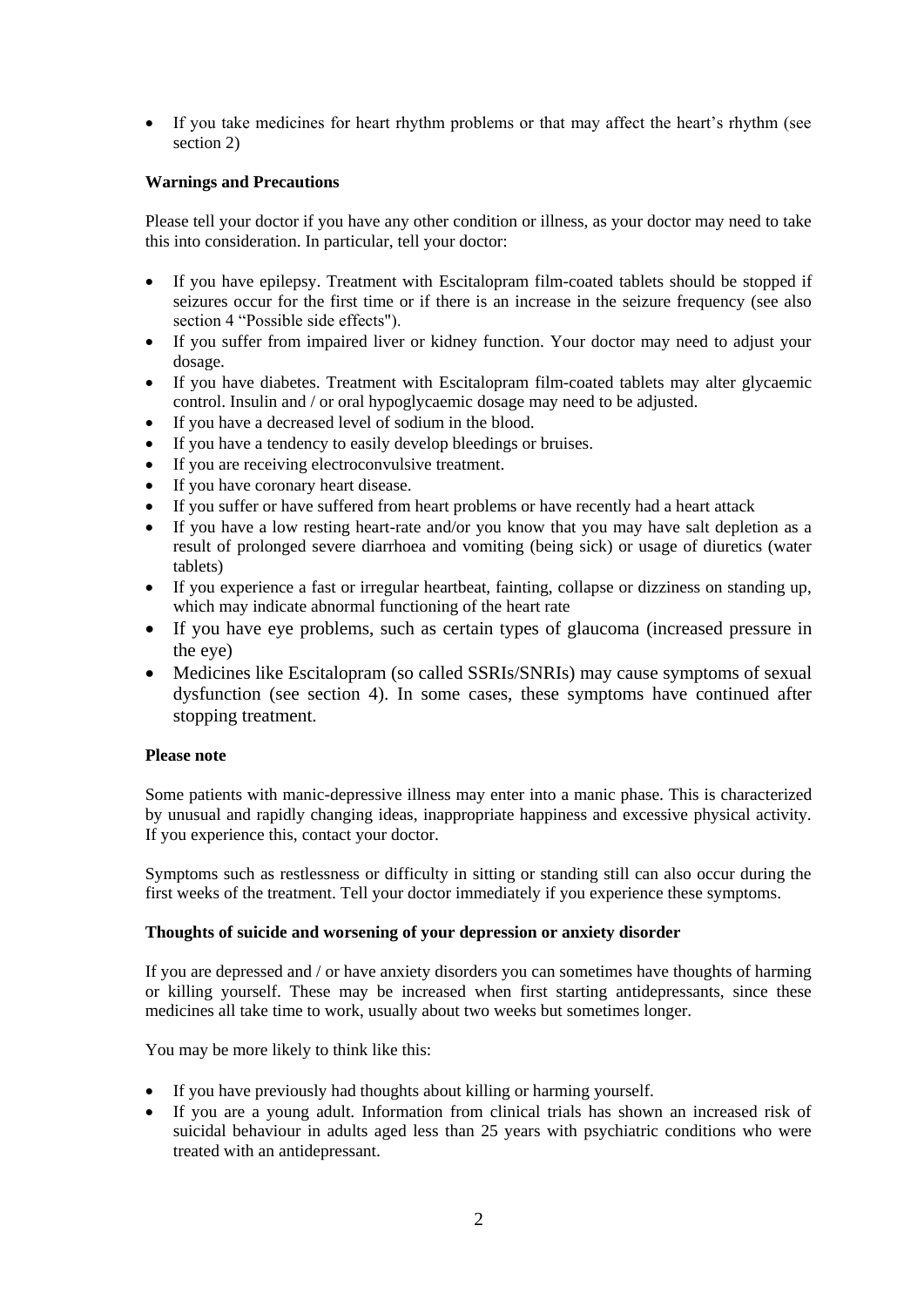If you *have* thoughts of harming or killing yourself at any time, **contact your doctor or go to a hospital straight away.**

**You may find it helpful to tell a relative** *or close friend* that you are depressed or *have* an anxiety disorder, and ask them to read this leaflet. You might ask them to tell you if they think your depression or anxiety is getting worse, or if they are worried about changes in your behaviour.

## *Use in children and adolescents under 18 years of age*

Escitalopram film-coated tablets should normally not be used for children and adolescents under 18 years. Also, you should know that patients under 18 have an increased risk of side effects such as suicide attempts, suicidal thoughts and hostility (predominately aggression, oppositional behaviour and anger) when they take this class of medicines. Despite this, your doctor may prescribe Escitalopram film-coated tablets for patients under 18 because he / she decide that this is in their best interest. If your doctor has prescribed Escitalopram film-coated tablets for a patient under 18 and you want to discuss this, please go back to your doctor. You should inform your doctor if any symptoms listed above develop or worsen when patients under 18 are taking Escitalopram film-coated tablets. Also, the long-term safety effects concerning growth, maturation and cognitive and behavioural development of Escitalopram film-coated tablets in this age group have not yet been demonstrated.

## **Other medicines and Escitalopram**

Tell your doctor or pharmacist if you are using, have recently used any other medicines, including medicines obtained without prescription.

Tell your doctor if you are taking any of the following medicines:

- "Non-selective monoamine oxidase inhibitors (MAOIs)", containing phenelzine, iproniazid, isocarboxazid, nialamide, and tranylcypromine as active ingredients. If you have taken any of these medicines you will need to wait 14 days before you start taking Escitalopram filmcoated tablets. After stopping Escitalopram film-coated tablets you must allow 7 days before taking any of these medicines.
- "Reversible, selective MAO-A inhibitors", containing moclobemide (used to treat depression).
- "Irreversible MAO-B inhibitors" containing selegiline (used to treat Parkinson's disease). These increase the risk of side effects.
- The antibiotic linezolid.
- Lithium (used in the treatment of manic-depressive disorder) and tryptophan.
- Imipramine and desipramine (both used to treat depression).
- Sumatriptan and similar medicines (used to treat migraine) and tramadol (used against severe pain). These increase the risk of side effects.
	- Cimetidine, lansoprazole and omeprazole (used to treat stomach ulcers), fluconazole (used to treat fungal infections), fluvoxamine (antidepressant) and ticlopidine (used to reduce the risk of stroke). These may cause increased blood levels of Escitalopram filmcoated tablets.
- St. John's Wort (*Hypericum perforatum*) a herbal remedy used for depression.
- Acetylsalicylic acid (aspirin) and non-steroidal anti-inflammatory drugs (medicines used for pain relief or to thin the blood, so called anticoagulants). These may increase bleedingtendency.
- Warfarin, dipyridamole and phenprocoumon (medicines used to thin the blood, so called anticoagulants). Your doctor will probably check the coagulation time of your blood when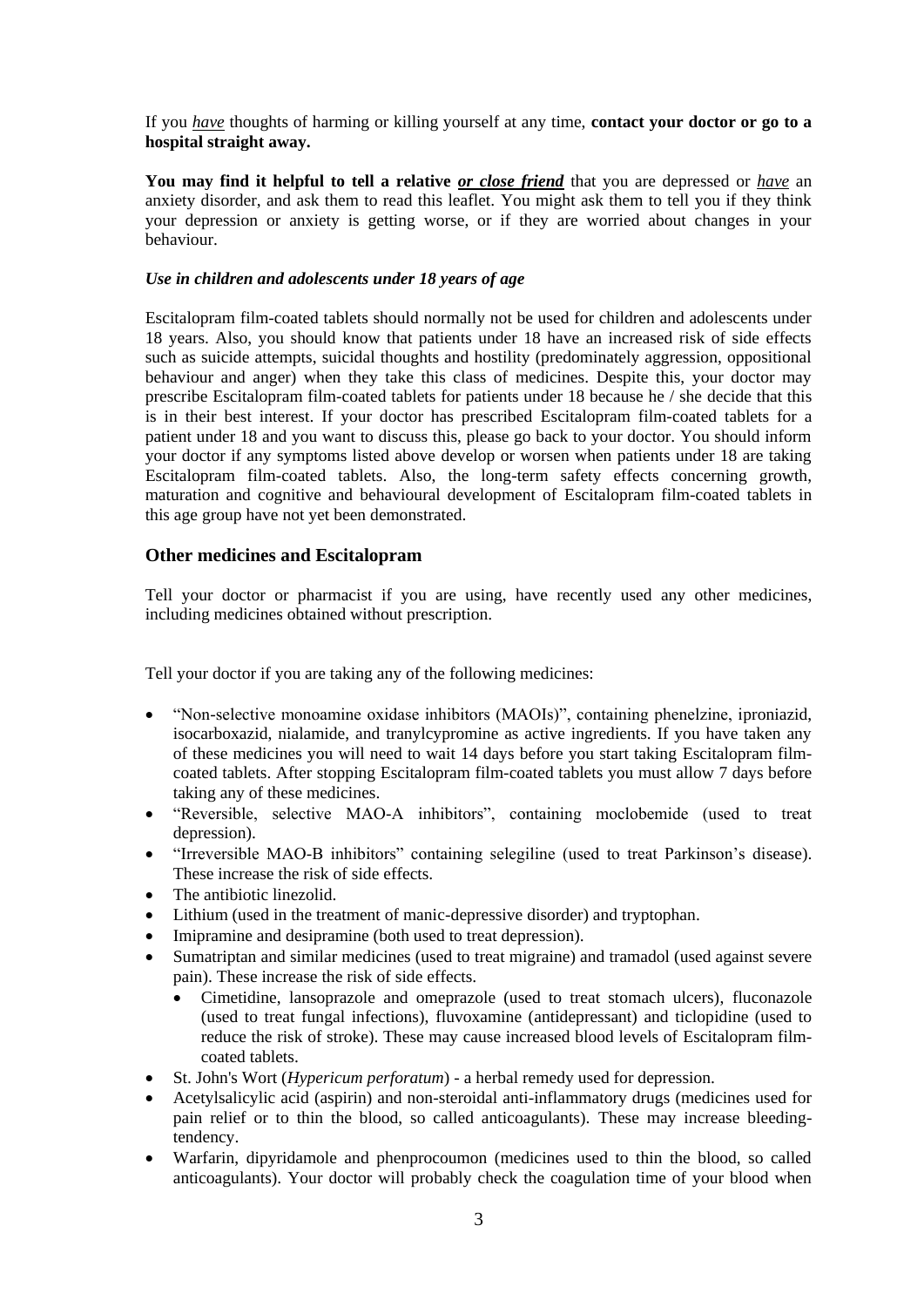starting and discontinuing Escitalopram film-coated tablets in order to verify that your dose of anticoagulant is still adequate.

- Mefloquin (used to treat Malaria), bupropion (used to treat depression) and tramadol (used to treat severe pain) due to a possible risk of a lowered threshold for seizures.
- Neuroleptics (medicines to treat schizophrenia, psychosis) and antidepressants (tricyclic antidepressants and SSRIs) due to a possible risk of a lowered threshold for seizures, and antidepressants.
- Flecainide, propafenone and metoprolol (used in cardiovascular diseases); clomipramine and nortriptyline (antidepressants) and risperidone, thioridazine and haloperidol (antipsychotics). The dosage of Escitalopram Film-Coated Tablets may need to be adjusted.

**DO NOT TAKE Escitalopram film-coated tablets** if you take medicines for heart rhythm problems or medicines that may affect the heart's rhythm, such as Class IA and III antiarrhythmics, antipsychotics (e.g. phenothiazine derivatives, pimozide, haloperidol), tricyclic antidepressants, certain antimicrobial agents (e.g. sparfloxacin, moxifloxacin, erythromycin IV, pentamidine, anti-malarial treatment particularly halofantrine), certain antihistamines (e.g. astemizole, mizolastine). If you have any further questions about this you should speak to your doctor.

#### **Escitalopram film-coated tablets with food, drink and alcohol**

Escitalopram film-coated tablets can be taken with or without food (see section 3 "How to take Escitalopram film-coated tablets").

As with many medicines, combining Escitalopram film-coated tablets with alcohol is not advisable, although Escitalopram film-coated tablets is not expected to interact with alcohol.

#### **Pregnancy, breast-feeding and fertility**

If you are pregnant or breast-feeding, think you may be pregnant or are planning to have a baby, ask your doctor or pharmacist for advice before taking this medicine. Do not take Escitalopram film-coated tablets if you are pregnant or breast-feeding, unless you and your doctor have discussed the risks and benefits involved. If you take Escitalopram film-coated tablets during the last 3 months of your pregnancy you should be aware that the following effects may be seen in your newborn baby: trouble with breathing, bluish skin, fits, body temperature changes, feeding difficulties, vomiting, low blood sugar, stiff or floppy muscles, vivid reflexes, tremor, jitteriness, irritability, lethargy, constant crying, sleepiness and sleeping difficulties. If your newborn baby has any of these symptoms, please contact your doctor immediately.

Make sure your midwife and/or doctor know you are on Escitalopram film-coated tablets. When taken during pregnancy, particularly in the last 3 months of pregnancy, medicines like Escitalopram film-coated tablets may increase the risk of a serious condition in babies, called persistent pulmonary hypertension of the newborn (PPHN), making the baby breathe faster and appear bluish. These symptoms usually begin during the first 24 hours after the baby is born. If this happens to your baby you should contact your midwife and/or doctor immediately.

If used during pregnancy Escitalopram film-coated tablets should never be stopped abruptly. It is expected that escitalopram will be excreted into breast milk.

Do not take Escitalopram film-coated tablets if you are breast-feeding unless you and your doctor have discussed the risks and benefits involved.

Citalopram, a medicine like escitalopram, has been shown to reduce the quality of sperm in animal studies. Theoretically, this could affect fertility, but impact on human fertility has not been observed as yet.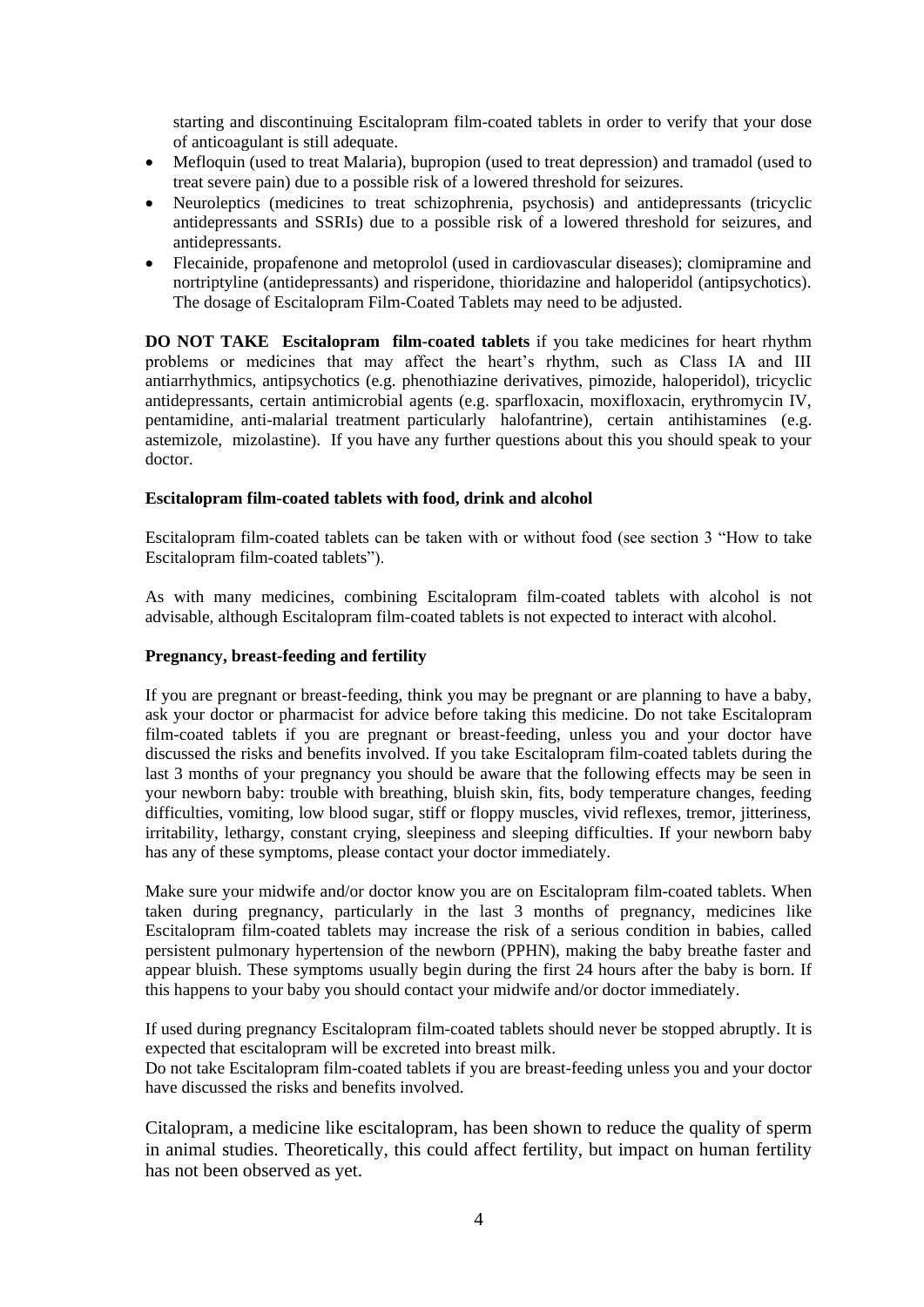Ask your doctor or pharmacist for advise before taking any medicine.

If you are pregnant or breast-feeding, think you may be pregnant or are planning to have a baby, ask your doctor or pharmacist for advice before taking this medicine.

#### **Driving and using machines**

You are advised not to drive a car or operate machinery until you know how Escitalopram filmcoated tablets affects you.

#### **3. How to take Escitalopram film-coated tablets**

Always take this medicine exactly as your doctor or pharmacist has told you. Check with your doctor or pharmacist if you are not sure.

#### Adults

#### *Depression*

The recommended dose of Escitalopram film-coated tablets is 10 mg taken as one daily dose. The dose may be increased by your doctor to a maximum of 20 mg per day.

#### *Panic disorder*

The starting dose of Escitalopram film-coated tablets is 5 mg as one daily dose for the first week before increasing the dose to 10 mg per day. The dose may be further increased by your doctor to a maximum of 20 mg per day.

#### *Social anxiety disorder*

The recommended dose of Escitalopram film-coated tablets is 10 mg taken as one daily dose. Your doctor can either decrease your dose to 5 mg per day or increase the dose to a maximum of 20 mg per day, depending on how you respond to the medicine.

#### *Generalised anxiety disorder*

The recommended dose of Escitalopram film-coated tablets is 10 mg taken as one daily dose. The dose may be increased by your doctor to a maximum of 20 mg per day.

#### *Obsessive-compulsive disorder*

The recommended dose of Escitalopram film-coated tablets is 10 mg taken as one daily dose. The dose may be increased by your doctor to a maximum of 20 mg per day.

#### *Elderly patients (above 65 years of age)*

The recommended starting dose of Escitalopram film-coated tablets is 5 mg taken as one daily dose. The dose may be increased by your doctor to 10 mg per day. *Children and adolescents (below 18 years of age)*

Escitalopram film-coated tablets should not normally be given to children and adolescents. For further information please see section 2.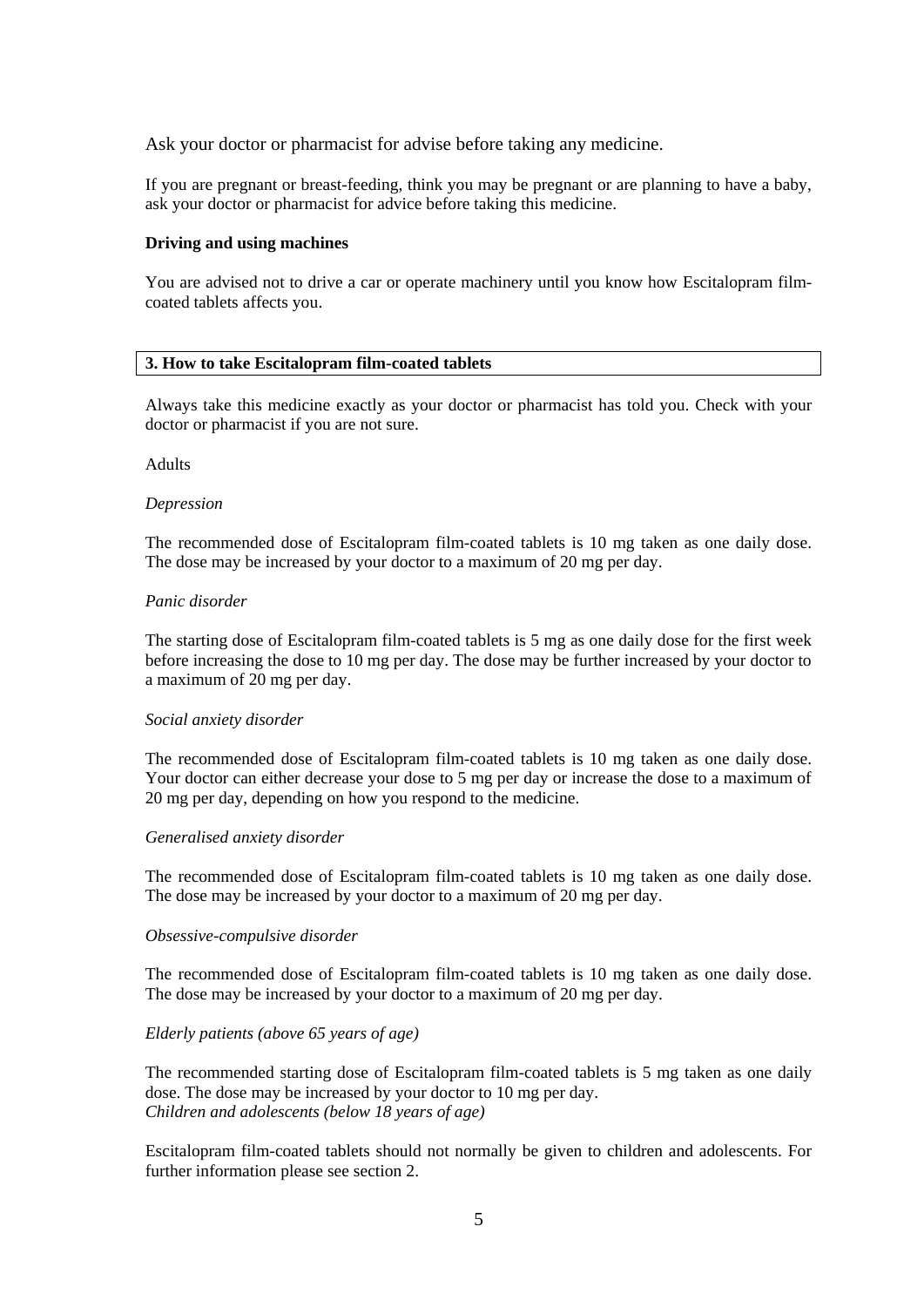You can take Escitalopram film-coated tablets with or without food. Swallow the tablet with some water. Do not chew them, as the taste is bitter.

If necessary, you can divide the tablets by firstly placing the tablet on a flat surface with the score facing upwards. The tablets may then be broken by pressing down on each end of the tablet, using both forefingers as shown in the drawing.

Only 10 mg and 20 mg tablets can be divided into equal doses.



#### **Duration of treatment**

It may take a couple of weeks before you start to feel better. Continue to take Escitalopram filmcoated tablets even if it takes some time before you feel any improvement in your condition.

Do not change the dose of your medicine without talking to your doctor first.

Continue to take Escitalopram film-coated tablets for as long as your doctor recommends. If you stop your treatment too soon, your symptoms may return. It is recommended that treatment should be continued for at least 6 months after you feel well again.

#### **If you take more Escitalopram film-coated tablets than you should**

If you take more than the prescribed dose of Escitalopram film-coated tablets, contact your doctor or nearest hospital emergency department immediately. Do this even if there are no signs of discomfort. Some of the signs of an overdose could be dizziness, tremor, agitation, convulsion, coma, nausea, vomiting, change in heart rhythm, decreased blood pressure and change in body fluid / salt balance. Take the Escitalopram Film-Coated Tablets box / container with you when you go to the doctor or hospital.

### **If you forget to take Escitalopram film-coated tablets**

Do not take a double dose to make up for forgotten doses. If you do forget to take a dose, and you remember before you go to bed, take it straight away. Carry on as usual the next day. If you only remember during the night, or the next day, leave out the missed dose and carry on as usual.

#### **If you stop taking Escitalopram film-coated tablets**

Do not stop taking Escitalopram film-coated tablets until your doctor tells you to do so. When you have completed your course of treatment, it is generally advised that the dose of Escitalopram film-coated tablets is gradually reduced over a number of weeks.

When you stop taking Escitalopram film-coated tablets, especially if it is abruptly, you may feel discontinuation symptoms. These are common when treatment with Escitalopram film-coated tablets is stopped. The risk is higher, when Escitalopram film-coated tablets has been used for a long time or in high doses or when the dose is reduced too quickly. Most people find that the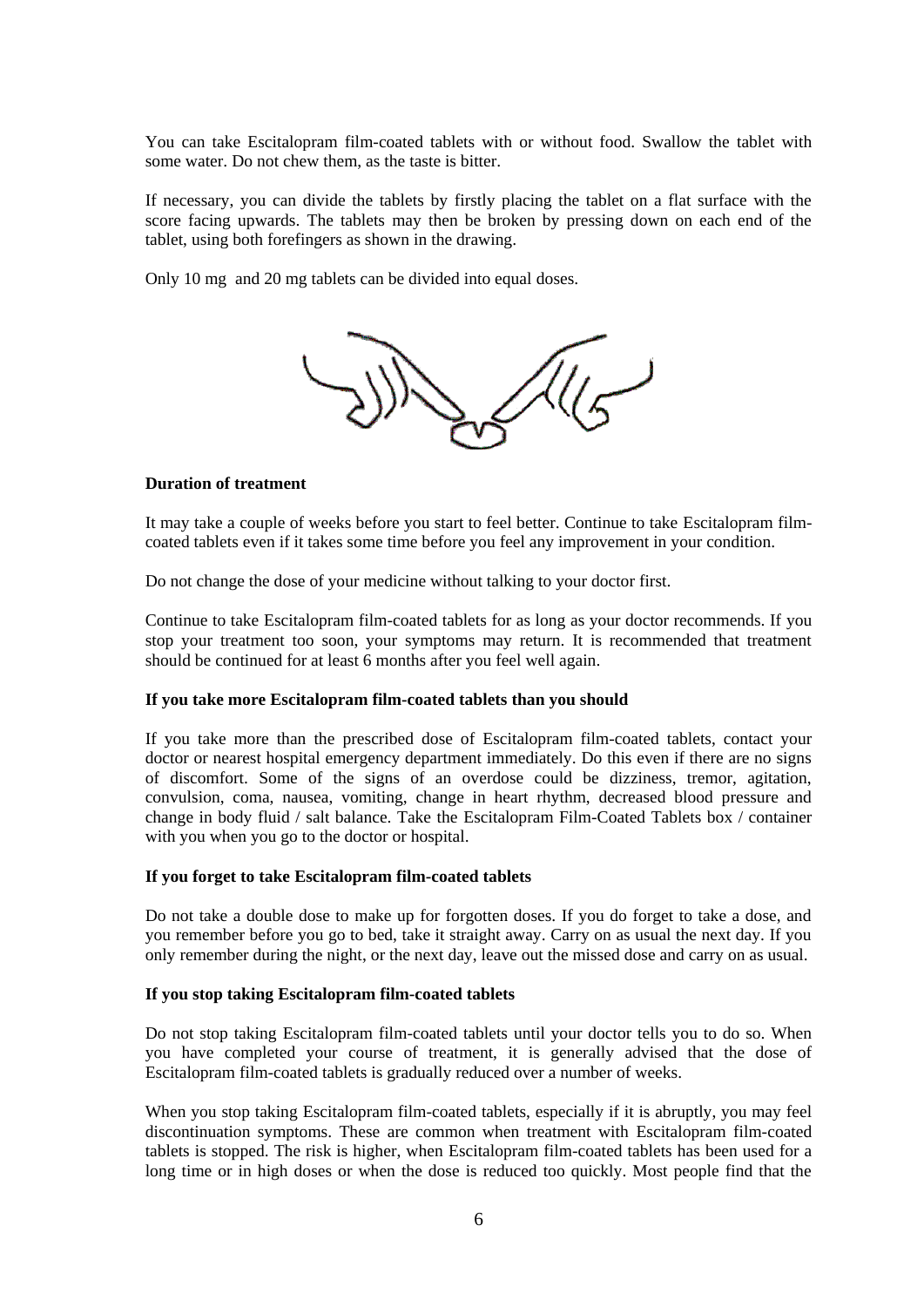symptoms are mild and go away on their own within two weeks. However, in some patients they may be severe in intensity or they may be prolonged (2-3 months or more). If you get severe discontinuation symptoms when you stop taking Escitalopram film-coated tablets, please contact your doctor. He or she may ask you to start taking your tablets again and come off them more slowly.

Discontinuation symptoms include: Feeling dizzy (unsteady or off-balance), feelings like pins and needles, burning sensations and (less commonly) electric shock sensations, including in the head, sleep disturbances (vivid dreams, nightmares, inability to sleep), feeling anxious, headaches, feeling sick (nausea), sweating (including night sweats), feeling restless or agitated, tremor (shakiness), feeling confused or disorientated, feeling emotional or irritable, diarrhoea (loose stools), visual disturbances, fluttering or pounding heartbeat (palpitations).

If you have any further questions on the use of this medicine, ask your doctor or pharmacist or nurse.

## **4. Possible side effects**

Like all medicines, this medicine can cause side effects, although not everybody gets them.

The side effects usually disappear after a few weeks of treatment. Please be aware that many of the effects may also be symptoms of your illness and therefore will improve when you start to get better.

# **If you experience any of the following symptoms you should contact your doctor or go to the hospital straight away:**

**Uncommon** (may affect up to 1 in 100 people)

Unusual bleeds, including gastrointestinal bleeds

**Rare** (may affect up to1 in 1,000 people)

- Swelling of skin, tongue, lips, or face, or have difficulties breathing or swallowing (allergic reaction).
- High fever, agitation, confusion, trembling and abrupt contractions of muscles these may be signs of a rare condition called serotonin syndrome.

**Not known** (frequency cannot be estimated from the available data):

- Difficulties urinating
- Fast, irregular heartbeat, fainting which could be symptoms of a life-threatening condition known as Torsades de Pointes.
- Seizures (fits), see also section 2 "warning and precautions"
- Yellowing of the skin and the white in the eyes are signs of liver function impairment / hepatitis
- Thoughts of harming or killing yourself, see also section 2 "Warnings and precautions"

#### **In addition to above the following side effects have been reported:**

**Very common** (may affect up to 1 in 10 people)

- Feeling sick (nausea)
- Headache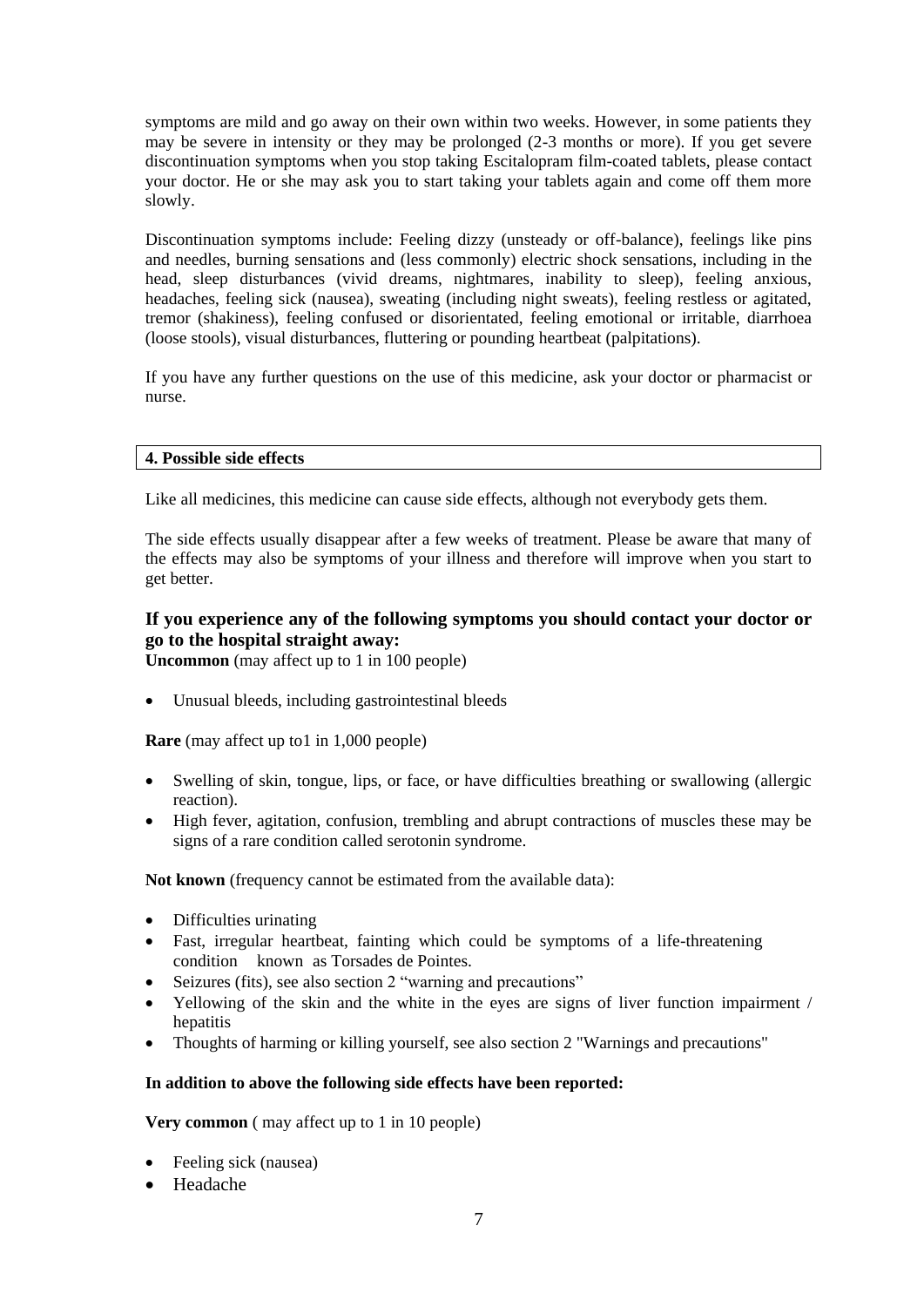**Common** (may affect up to 1 in 10 people)

- Blocked or runny nose (sinusitis)
- Decreased or increased appetite
- Anxiety, restlessness, abnormal dreams, difficulties falling asleep, feeling sleepy, dizziness, yawning, tremors, prickling of the skin
- Diarrhoea, constipation, vomiting, dry mouth
- Increased sweating
- Pain in muscle and joints (arthralgia and myalgia)
- Sexual disturbances (delayed ejaculation, problems with erection, decreased sexual drive and women may experience difficulties achieving orgasm)
- Fatigue, fever
- Increased weight

**Uncommon** (may affect up to 1 in 100 people)

- Nettle rash (urticaria), rash, itching (pruritus)
- Grinding one's teeth, agitation, nervousness, panic attack, confusion state
- Disturbed sleep, taste disturbance, fainting (syncope)
- Enlarged pupils (mydriasis), visual disturbance, ringing in the ears (tinnitus)
- Loss of hair
- Excessive menstrual bleeding
- Irregular menstrual period
- Decreased weight
- Fast heart beat
- Swelling of the arms or legs
- Nosebleeds

**Rare** (may affect up to 1 in 1000 people)

- Aggression, depersonalisation, hallucination
- Slow heart beat

**Not known** (frequency cannot be estimated from the available data):

- Decreased levels of sodium in the blood (the symptoms are feeling sick and unwell with weak muscles or confused)
- Alteration of the heart rhrythm (called "pronlongation of QT interval", seen on ECG, measuring electrical activity of the heart).
- Dizziness when you stand up due to low blood pressure (orthostatic hypotension)
- Abnormal liver function test (increased amounts of liver enzymes in the blood)
- Movement disorders (involuntary movements of the muscles)
- Painful erections (priapism)
- Signs of increased bleeding e.g from skin and mucous membranes (ecchymosis)Sudden swelling of skin or mucosa (angioedemas)
- Increase in the amount of urine excreted (inappropriate ADH secretion)
- Flow of milk in men and in women that are not nursing
- Mania
- An increased risk of bone fractures has been observed in patients taking this type of medicines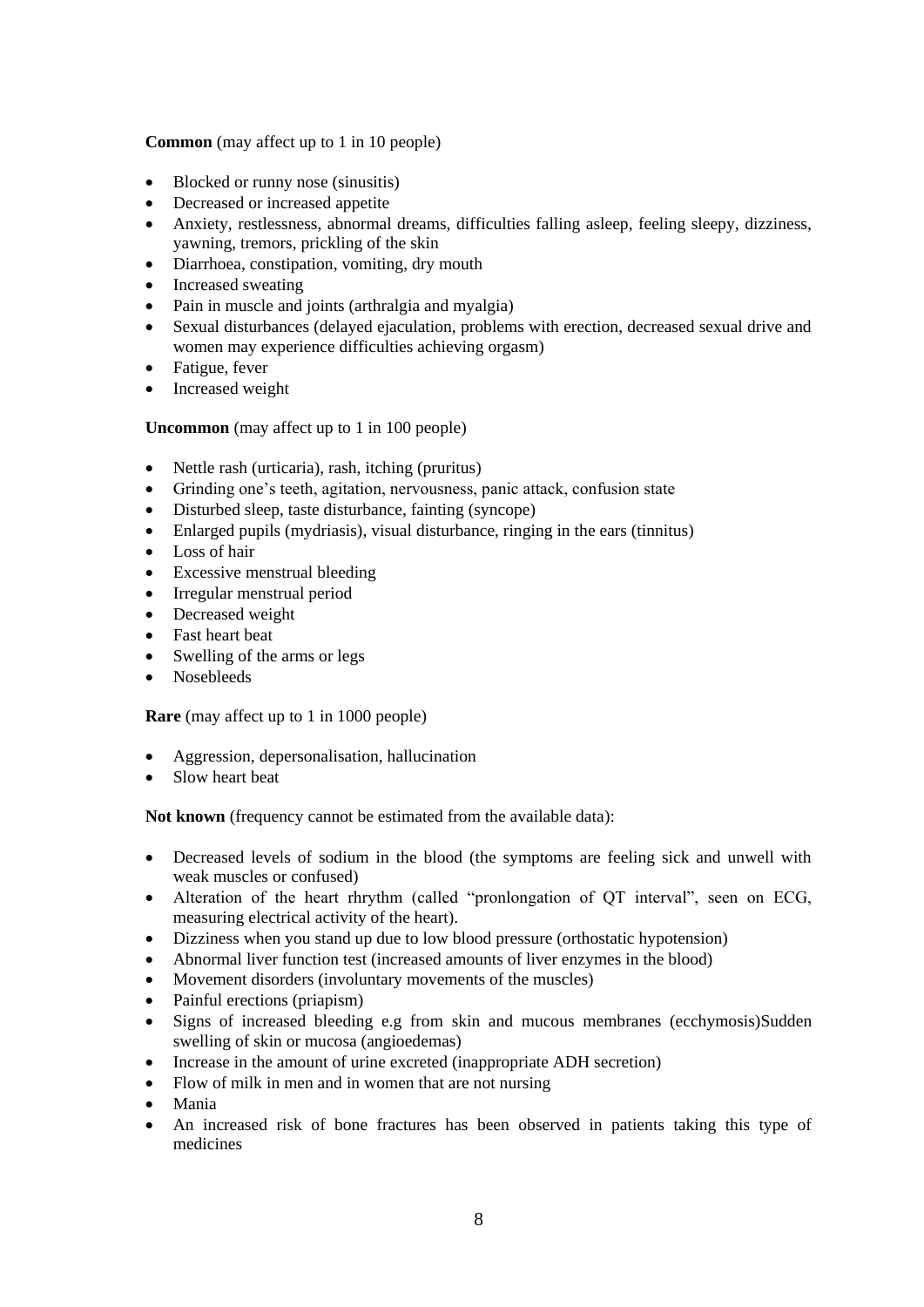In addition, a number of side effects are known to occur with drugs that work in a similar way to Escitalopram Film-Coated Tablets (the active ingredient of Escitalopram Film-Coated Tablets). These are:

- Motor restlessness (akathisia)
- Loss of appetite

# **Reporting of side effects**

If you get any side effects, talk to your doctor, pharmacist or nurse. This includes any possible side effects not listed in this leaflet. You can also report side effects directly via HPRA Pharmacovigilance Earlsfort Terrace, IRL - Dublin 2 Tel: +353 1 6764971, Fax: +353 1 6762517

Website: www.hpra.ie, e-mail: medsafety@hpra.ie.

By reporting side effects you can help provide more information on the safety of this medicine.

## **5. How to store Escitalopram film-coated tablets**

Keep this medicine out of the sight and reach of children.

Do not use this medicine after the expiry date, which is stated on the blister, label or carton after EXP.

The expiry date refers to the last day of the month.

Do not store above 30°C.

Do not throw away any medicines via wastewater or household waste. Ask your pharmacist how to throw away medicines you no longer use. These measures will help protect the environment.

## **6. Contents of the pack and other information**

## **What Escitalopram film-coated tablets contains**

The active substance is escitalopram.

Each Escitalopram 5mg film-coated tablet contains 5 mg escitalopram (as oxalate). Each Escitalopram 10mg film-coated tablet contains 10 mg escitalopram (as oxalate). Each Escitalopram 20mg film-coated tablet contains 20 mg escitalopram (as oxalate).

The other ingredients are:

Core: cellulose, microcrystalline (PH 101) (E460), croscarmellose sodium (E468), hypromellose E5 (E464), talc (E553b), colloidal anhydrous silica (E551), magnesium stearate (E470b)

Coating: hypromellose E-15 (E464), titanium dioxide (E171), macrogol 400

## **What Escitalopram film-coated tablets looks like and contents of the pack**

Escitalopram film-coated tablets is presented as film-coated tablets. The tablets are described below.

- 5 mg: White to off-white, approximately 5.65mm in diameter, round, biconvex, film coated tablets plain on both side.
- 10 mg: White to off-white, oval, approximately 8.10mm in length, 5.60mm in width, biconvex film coated tablets with inscription '1' and '0' on either side of score line on one side and plain on other side.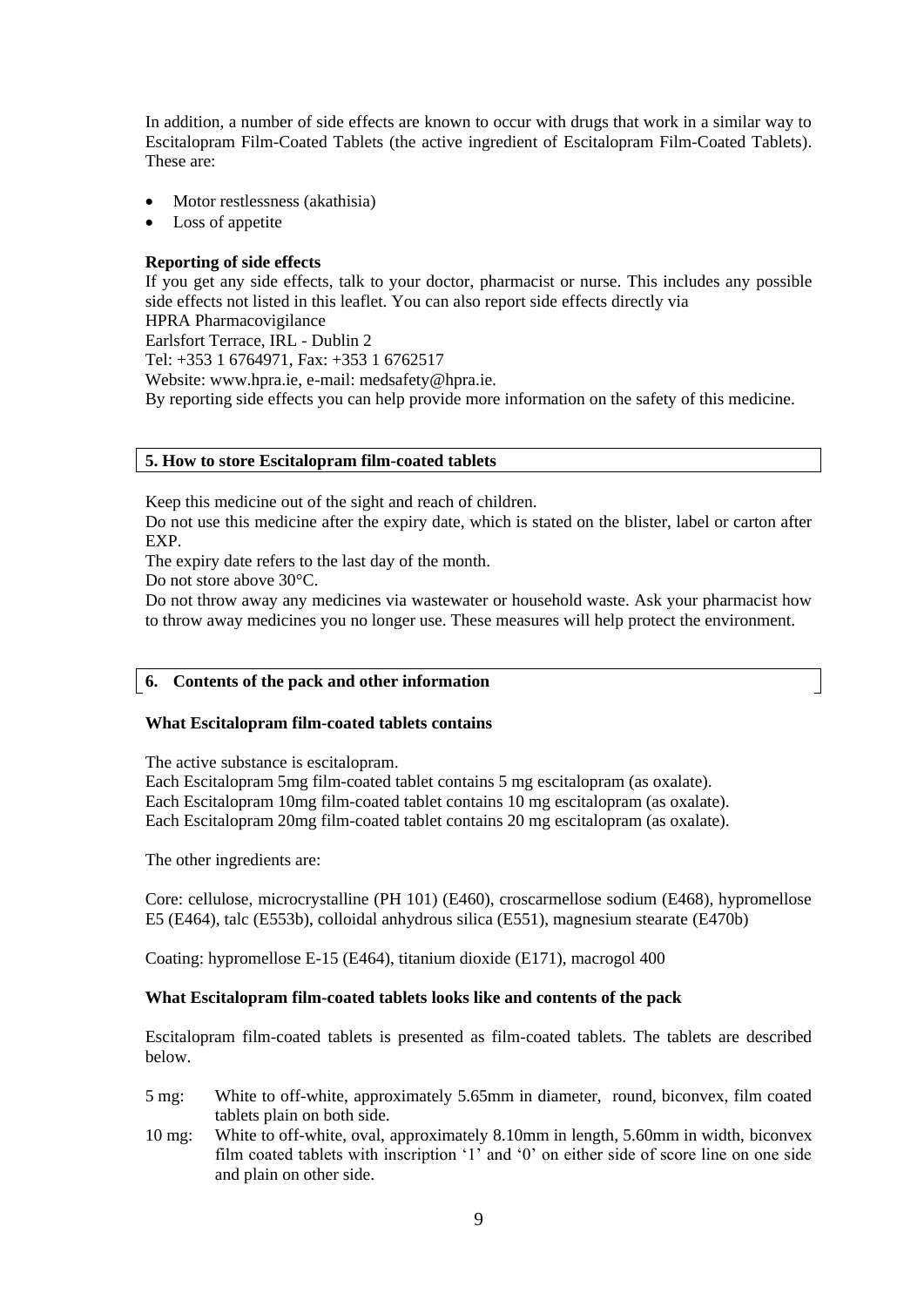20 mg: White to off-white, oval, approximately 11.60mm in length, 7.10mm in width, biconvex, film coated tablets with score line on one side and plain on other side.

The 10 mg and 20 mg tablets can be divided into equal doses.

Escitalopram film-coated tablets is available in the following pack sizes:

Blister(s) in outer carton: 5mg, 10mg and 20 mg: 14, 28, 56 and 98 tablets

HDPE bottle packs of 100 tablets.

Not all pack sizes may be marketed.

#### **Marketing Authorisation Holder**

#### **United Kingdom**

Accord Healthcare Limited Sage House 319, Pinner Road North Harrow Middlesex HA1 4 HF, United Kingdom

#### **Ireland**

Accord Healthcare Ireland Limited Euro House Euro Business Park Little Island Cork T45 K857 Ireland

## **Manufacturer**

Accord Healthcare Limited, Sage House, 319, Pinner Road, North Harrow, Middlesex HA1 4HF, United Kingdom

Accord Healthcare Polska Sp.z o.o., ul. Lutomierska 50,95-200 Pabianice, Poland

Accord Healthcare B.V., Winthontlaan 200, 3526 KV Utrecht, The Netherlands

# **This medicinal product is authorised in the Member States of the EEA under the following names:**

| Name of the   | Name of the medicinal product |
|---------------|-------------------------------|
| <b>Member</b> |                               |